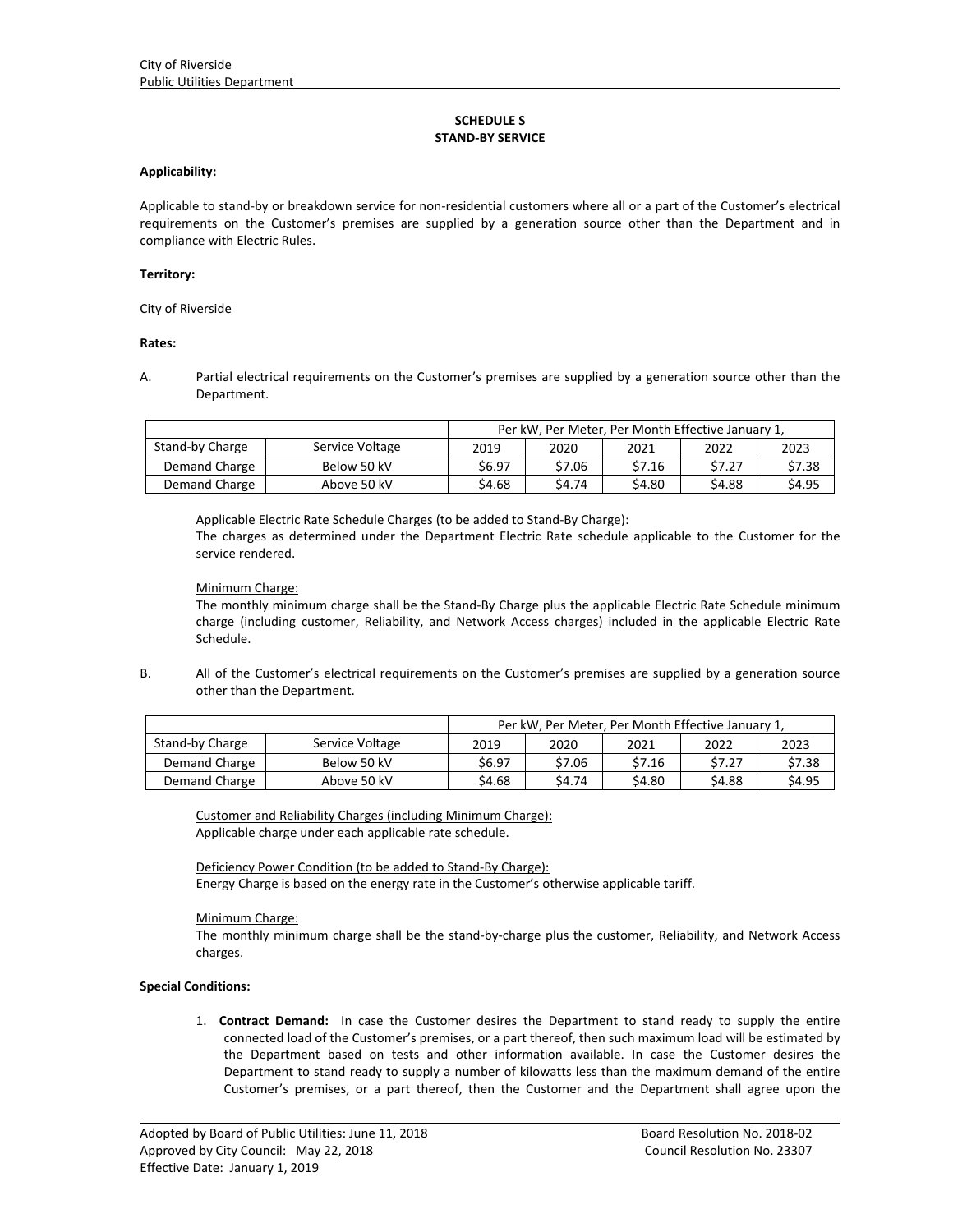### Schedule S – Stand By Service **The Stand By Service** and Standard Standard Standard Standard Standard Standard Standard Standard Standard Standard Standard Standard Standard Standard Standard Standard Standard Standard Sta

number of Kilowatts the Department will stand ready to supply. The Customer shall, at its own expense, furnish and install suitable switching equipment to be approved by and under the sole control of the Utility. The adjustment and operation of said switching equipment shall be in no way interfered with by the Customer. This switching equipment shall be set to break the connection with the Department's service when the Customer's maximum demand exceeds the number of kilowatts which the Department stands ready to supply, in which case the Department will renew the connection upon due notice.

- 2. **Contract:** To qualify under this schedule, the Customer will be required to sign an Interconnection agreement with the Department for at least a one‐year term.
- 3. **Parallel or Isolated Operation:** Under this schedule, a generating facility may be connected for (1) parallel operation with the service of the Department; or (2) isolated operation with stand‐by or breakdown service provided by the Department by means of a double throw switch.
- 4. **Maximum Load:** The Department reserves the right to establish the maximum load served under this schedule.
- 5. **Resale:** Stand‐by service will not be supplied to any customer for resale or supply to any other person or entity.
- 6. **Power Cost Adjustment Factor:** The Power Cost Adjustment Factor (PCAF) shall **not** apply to the Stand‐By Charges under this Schedule or to any other charges under **Section B** of this Schedule S. To the extent applicable under the Applicable Rate Schedule, the PCAF shall apply to the Applicable Rate Schedule Charges under Section A of this Schedule S.
- 7. **Excess Power:**  This schedule is applicable to customers who have chosen, in cogeneration or distributed generation agreement, to sell excess power to the Department. The terms and conditions of excess power sales shall be set forth in the Customer's cogeneration or distributed generation agreement with the Department.
- 8. **State Mandated Public Benefits Charge:**  The rates above are subject to a surcharge (Public Benefits Charge) as adopted via Resolution No. 19203 by the City Council on December 9, 1997 and such surcharge as is in effect from time to time. The Public Benefits Charge will be applied to the Customer's total electricity usage charges for the applicable billing period.
- 9. **Competition Transition Charge:**  Any competition Transition Charge (CTC) established and adopted by Riverside shall not apply under this Stand‐By Service Schedule but will apply to the Applicable Electric Rate Schedule Charges included in Rates listed above.
- 10. **Incremental Cost:** Incremental Cost is the additional cost incurred by increasing electric consumption by one unit, or the cost to produce the next unit to service the added load. Incremental costs change over time and are normally measured hourly.

<u> 1989 - Johann Stoff, deutscher Stoffen und der Stoffen und der Stoffen und der Stoffen und der Stoffen und der</u>

# 11. **Applicable Rate Schedule:**

#### **a. Applicable Rate Schedule**

For Customers applying for service at an existing service address, the Utility will assign the electric rate schedule based on the characteristics of the service address. The Utility will presume that any electric rate previously assigned to that service address is the appropriate schedule, unless Customer requests a review for another applicable rate schedule, rate, or optional provision. In certain situations when a Customer does not qualify for an electric rate previously assigned to that service address, the Utility will assign the applicable rate to the Customer. The Utility assumes no responsibility for advising the Customer of lower optional rates under existing schedules available as a result of the Customer's changes to the characteristics of the service address.